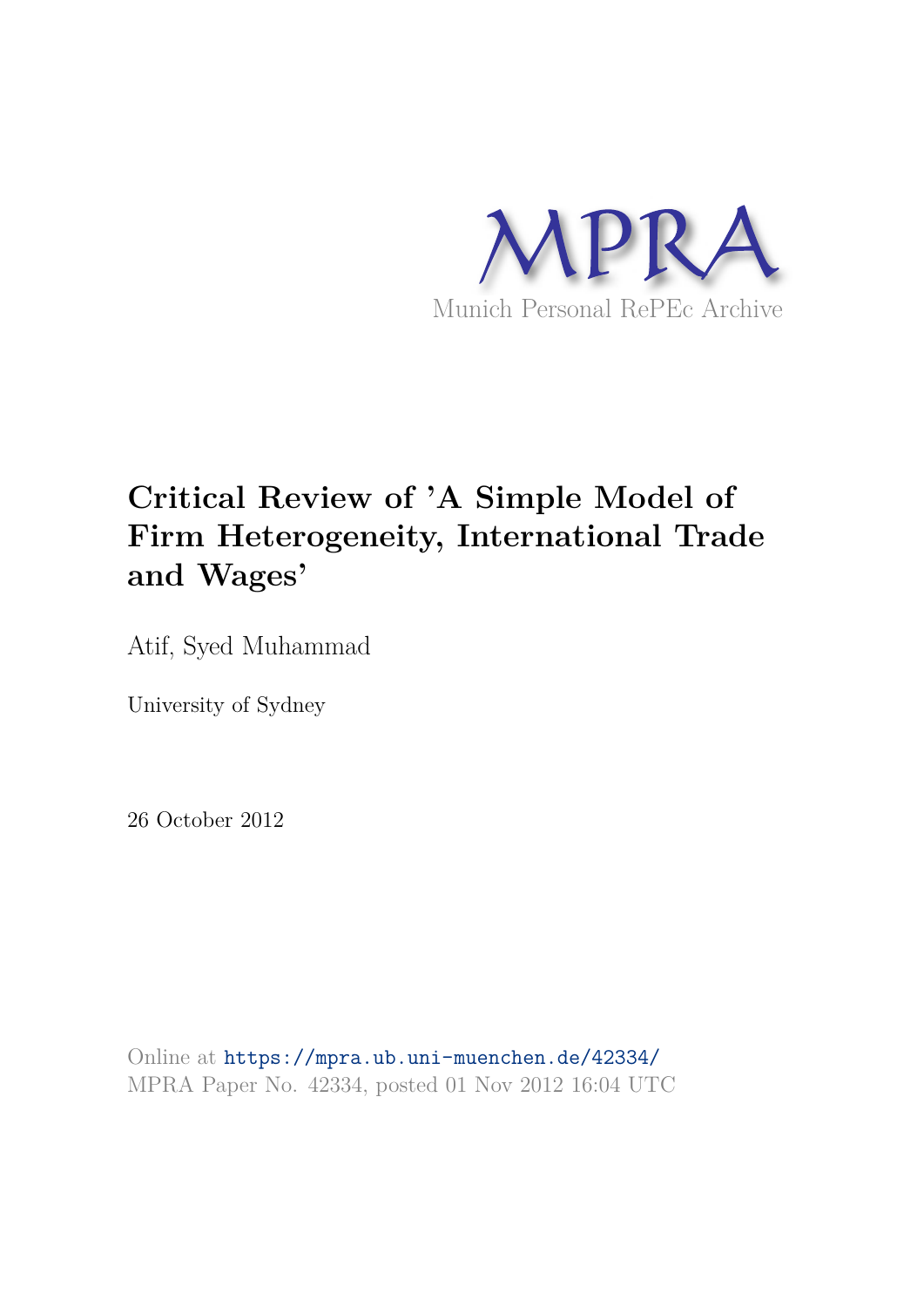## **CRITICAL REVIEW OF THE PAPER**

## **A simple model of firm heterogeneity, international trade, and wages**

Stephen Ross Yeaple\*

Reviewed by:

Syed Muhammad Atif SID: 311039405

\* Yeaple, S. R., (2005), "A simple model of firm heterogeneity, international trade, and wages", *Journal of International Economics*, vol. 65, pp. 1-20

\*\* Author is a candidate for Master of Economics at University of Sydney, Australia. This report has been prepared as a part of the assessment of author's course for *International Trade.*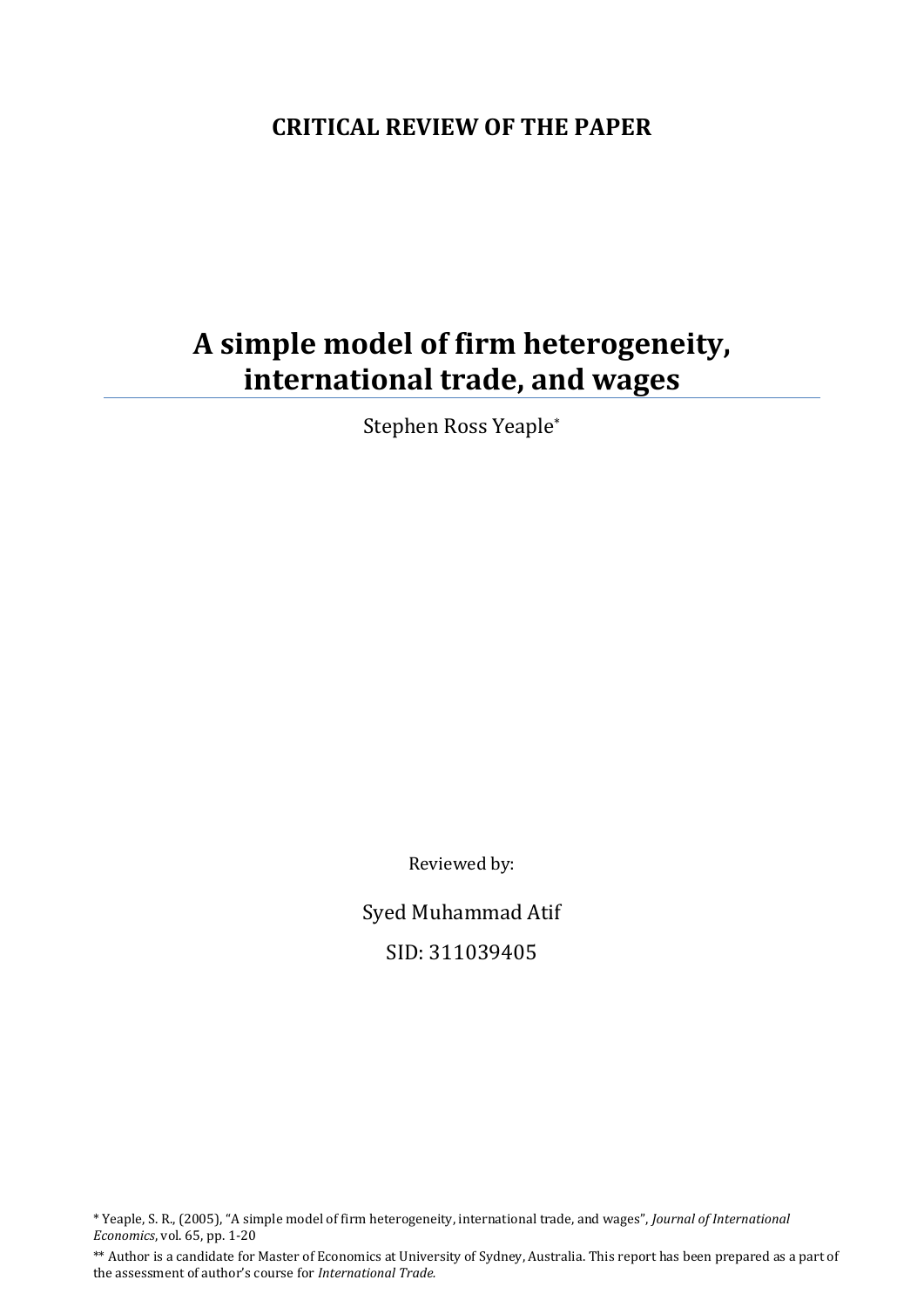## **1. Organization of the Study**

The paper under consideration can be subdivided into three technical sections. Section-I deals with different dimensions of firm heterogeneity by laying focus on production technology, trade costs (fixed and variable) and worker heterogeneity based on skill.<sup>1</sup> Section-II explains the closed-economy dynamics of firm heterogeneity on wage levels, price indices and number of firms in a certain industry by observing three different industries. Finally, section-III compares the identical dynamics under an open-economy scenario and elaborates the impact of reduction in trade costs on revenue and wages.

#### **2. Motivation**

The debate over wage and firm heterogeneity is not new. Sophisticated literature on the matter can be sought from mid-1980s.<sup>2</sup> A considerable amount of literature differentiates between exporting and non-exporting firms based on their productivecapacity, their ability to pay higher wages to attract high-skilled labor, and to undertake high costs to exploit new and improved technology.<sup>3</sup> However, contrary to the existing literature, that differentiates firms into exporters and non-exporters by randomly assigning productivity levels to each firm<sup>4</sup>, Yeaple introduces a more coherent and elaborate explanation of firm heterogeneity. He distinguishes domestic and exporting firms on the basis of technological differences and skill level of individual workers. This new definition of firm heterogeneity provides a more comprehensive insight into the economic implications of magnitude and costs of international trade on the laborremuneration, firm revenues and inter- and intra-industry labor movements. It is therefore justified to establish that this study unveils new dimensions of firm heterogeneity and their respective role in international trade.

#### **3. Basic Framework**

i. Homogeneous firms, perfectly competitive labor market and technology varying in characteristics and costs, when compounded, give rise to firm heterogeneity.

<sup>&</sup>lt;sup>1</sup> Other possible dimensions of firm heterogeneity, overlooked by Yeaple (2005) are discussed in later sections of this study.

 $2$  See Shapiro and Stiglitz (1984), Stiglitz (1985) and Michael P. Keane (1991)

<sup>&</sup>lt;sup>3</sup> See Bernard and Jensen (1997,1999)

<sup>4</sup> See Melitz (2003) and Bernard et al. (2003)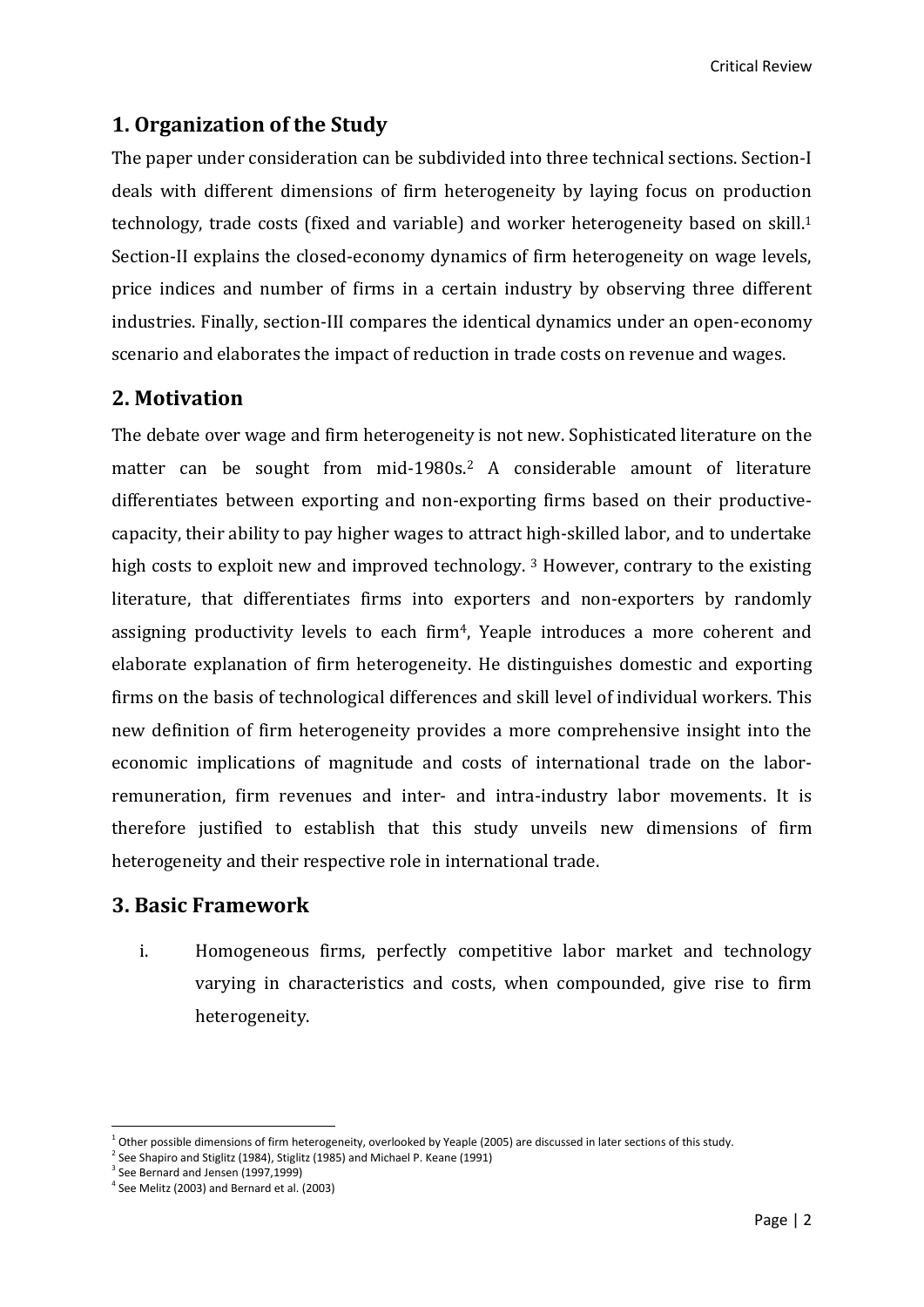- ii. There are two types of goods; X is a composite differentiated good that follows Constant Elasticity of Substitution over a continuum of varieties, and Y is a homogeneous good that follows basic Cob-Douglas production function.
- iii. There is a single technology to produce Y, however there are two distinct technologies to produce X; high-tech (H) and low-tech (L). H-technology incurs higher fixed cost  $(F_H)$  for procurement as compared to fixed cost for Ltechnology  $(F<sub>L</sub>)$ . The market follows monopolistic competition, and there is free entry to the market. However, entering into good-X requires fixed cost of respective technology ( $F_H$  or  $F_L$ ).
- iv. Labor is the only factor of production, having three categories; highly skilled, moderate skilled and low skilled. High skilled labor has comparative advantage in high-tech varieties of good-X over the moderate and low skilled labor, and moderate skilled labor has comparative advantage in low-tech section of good-X over the low skilled labor.<sup>5</sup>
- v. Assuming Z as an unobservable level of skill, the labor allocation to production of three goods  $(Y, X_L \& X_H)$  is distinguished by two threshold level of skills  $Z_1$  and  $Z_2$ . This implies that low skilled workers  $(0 \le Z \le Z_1)$  are employed in industry producing good-Y, and moderate-  $(Z_1 \le Z \le Z_2)$  and high-skilled  $(Z \ge Z_2)$  workers are employed in L and H sections of industry producing good-X, respectively.6 These threshold conditions are determined by zero-profit condition for both sections of industry producing good-X and market clearing condition for industry producing good-Y, under both closed and open economy. 7
- vi. Under open economy, international trade incurs a fixed cost  $F_X$ , and a marginal cost  $(\tau^{\sigma-1})$ . Yeaple binds the fixed cost of trade to be large enough to restrict the low-tech producers' access to international market. Hence, given the condition  $F_H > F_X \tau^{\sigma-1} > F_L$ , only firms using H technology can enter the international market, earning the revenue  $R_H(1+\tau^{\sigma-1})$  if they serve both local and international market. The L-tech firms however keep generating revenue RL.

<sup>&</sup>lt;sup>5</sup> See Yeaple (2005); *Eq. 3* for further reference.

<sup>6</sup> *Ibid*. *Eq. (4)* and *Fig. (1):Mapping of log-W* for further reference.

<sup>7</sup> *Ibid. (Eq. 7)* and *Eq. (10)* for closed economy equilibrium conditions and *Eq. (10)* and *Eq. (15)* for open economy equilibrium conditions.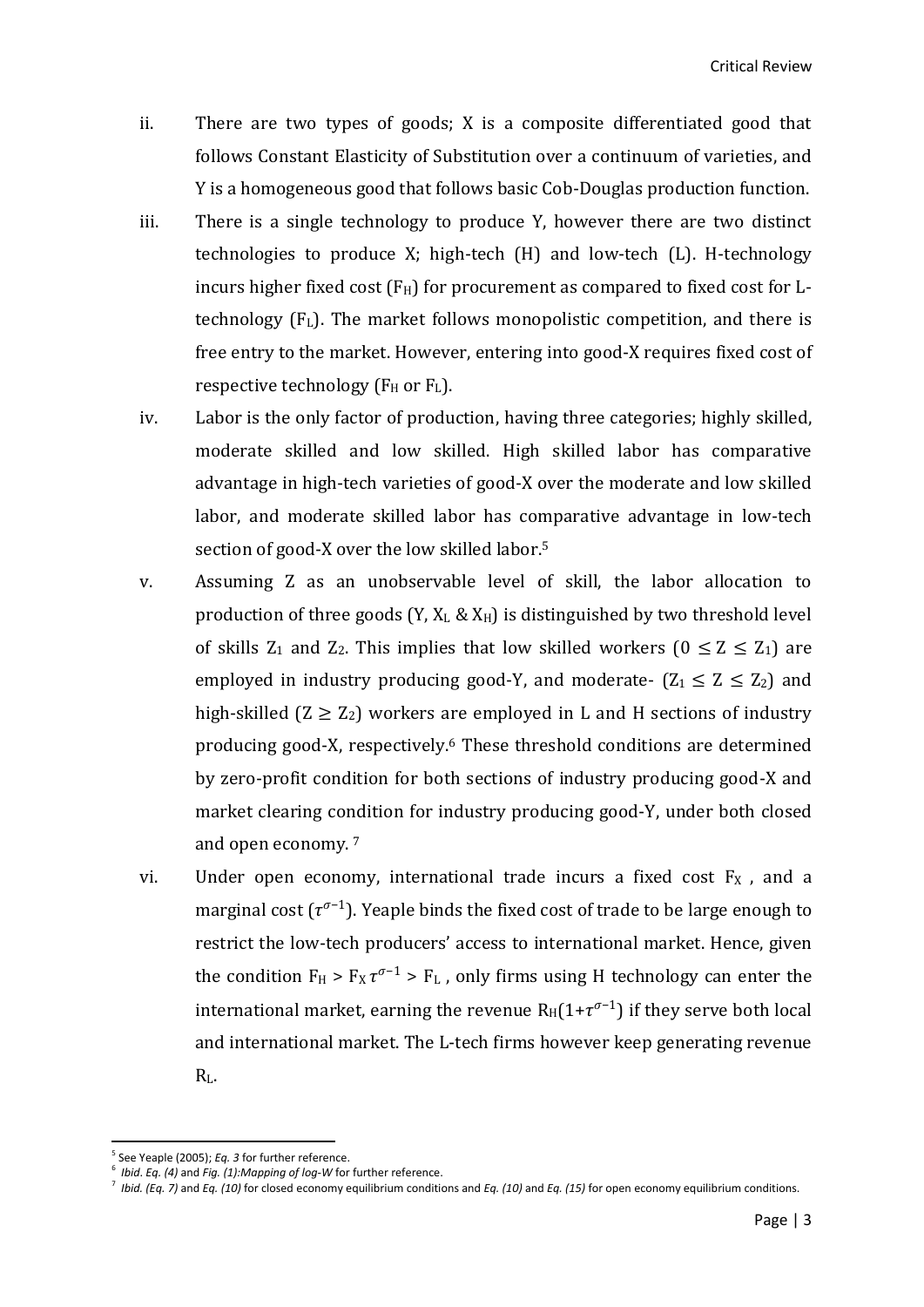Critical Review

#### **4. Dynamics and Discussion**

Yeaple constructs his idea based on two lemmas and seven propositions. His ideas are discussed in detail in the following sections.

#### **4.1 Equilibrium Under Closed Economy:** *Proposition-I & –II* **and** *Lemma-I*

Assuming labor is paid technology-specific efficiency wage, better technology yields higher wage for the labor, higher revenue for the firm and eventually higher average revenue per worker. In other words, the firms using H-technology (hiring high-skilled labor and producing  $X_H$ ) pay higher wages to the labor and yield higher revenues as compared to the other two industries producing  $X_L$  and  $Y.8$  This reflects that technology influences the entrepreneurs' decision of selecting labor type, and once a certain kind of labor is hired in a specific technology, the workers are given their skill-specific wages. Yeaple further stresses that a worker employed in *wrong* technology yields lesser wage as compared to the wage he could earn had he been employed in *right* technology.

The results in this proposition are very intuitive and cannot be regarded very unique in the sense that similar conclusions have long been drawn in international trade literature9. For instance, Abowd *et al*. (1999) studied skill as "*person effects*" (mainly the attributes not associated with observable effects such as education) and provided empirical evidence of dependence of wage variation on these *effects* in France. In another study, by observing a large panel of United Kingdom workers, Guadalupe (2007) showed a positive relationship between skill of workers and their wages through competitiveness of the market. Moreover, in a more theoretical framework, Akerlof and Yellen (1990) introduced the wage-effort hypothesis that explained the interdependence of wages and human effort and asserted that in case of non-payment of fair wage, workers withdraw their effort.

However, the results presented in this study can be distinguished with other studies on the grounds that Yeaple has created a relationship between skill and wages under the scenario of ex-*ante* homogeneous firms, contrary to the firms having ex-ante comparative or absolute advantage in earlier models. The result therefore appears to be interesting since the firms that are identical in the beginning, derive wage- and skillheterogeneity based on their decisions of technology adoption.

<sup>8</sup> Ibid; *Lemma-I, Proposition-I & -II*

<sup>&</sup>lt;sup>9</sup> See Idson and Oi (1999) who corroborate the conjecture that higher wages are paid to more skilled labor in the lieu of their ability to best implement the available technology.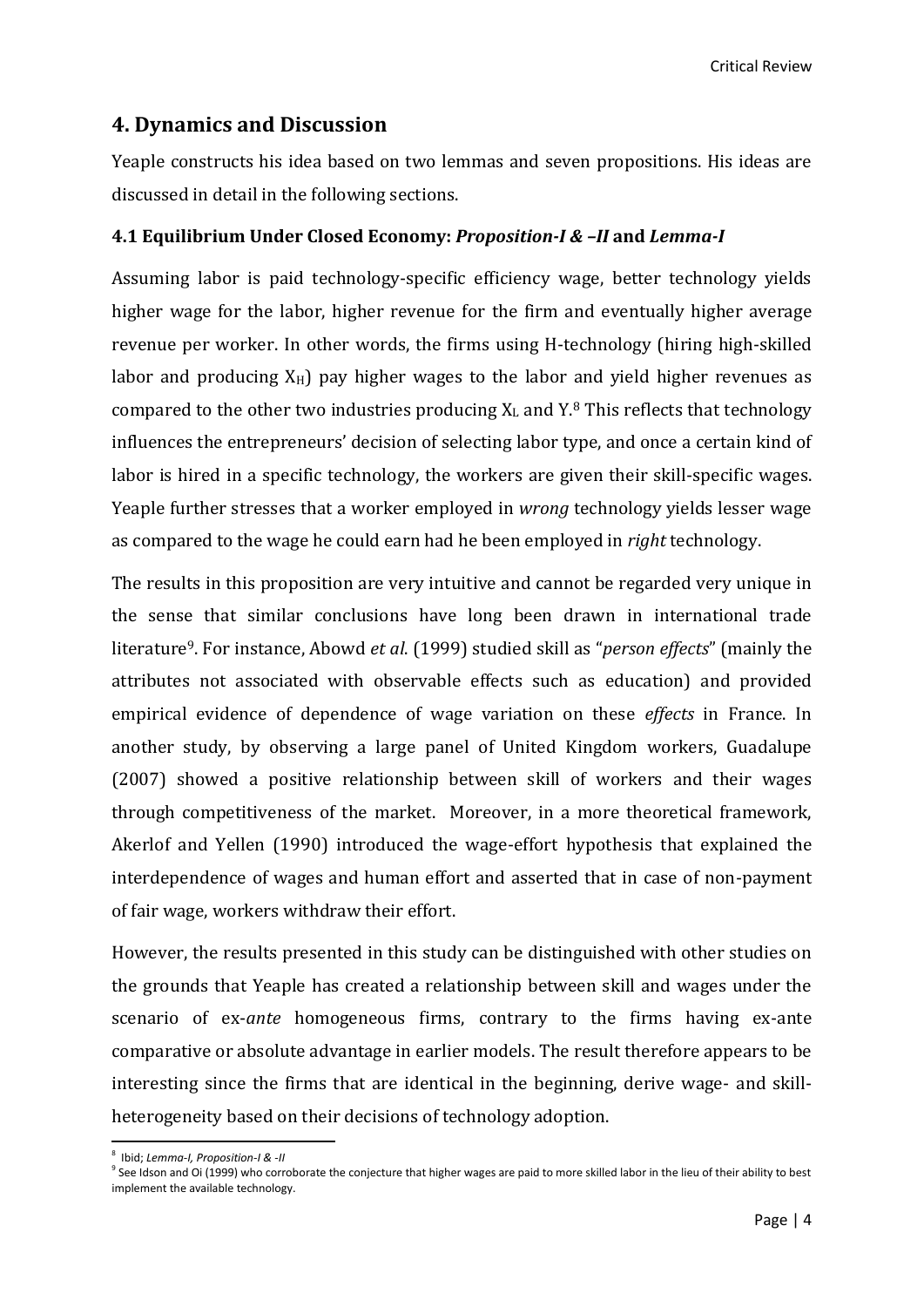#### **4.2 Open Economy and the Impact of Trade Costs:** *Propositions IV-VII & Lemma-II*

Yeaple proposes that even homogeneous countries can benefit from international trade. It is suggested that a decline in trade barriers between ex-ante homogeneous countries brings about a positive change in revenue per worker and average skill level of labor in both X and Y industries, and the relative demand for skilled labor rises. Decline in trade barriers is more specifically referred to as a decline in trade costs, i.e. marginal cost of trade ( $\tau$ ), or fixed cost (F<sub>X</sub>). However, given that  $\tau$  is easily quantifiable, Yeaple examines the impact of decline in marginal cost of trade and purports that change in  $F_X$  will have similar results.

This proposition provides a unique relationship between the labor share in each industry, distribution in wages in accordance with the worker quality and the firm revenues given a change in trade costs. The basic intuition behind these results lies in the fact that a reduction in trade costs immediately raises the relative demand for labor in the industry using H-technology, which in turn makes the skilled labor dearer and the wage level rises in this industry. This incline in wages has dual effect.

- i. H-tech industry becomes more attractive for low-skilled labor currently employed in L-tech industry. They are induced to switch to industry offering higher wages. <sup>10</sup>
- ii. Incline in wages in H-tech industry leads to the rise in overall expenditure  $(E)$ in the economy, and thus an increase in demand for good-Y. This eventually increases the demand for labor in Y-industry and the wage level in this industry goes up.<sup>11</sup>

These two effects, when coupled, shrink the labor share in L-tech firms, since the least skilled labor in L-tech firms switches to the Y-goods industry, and the most skilled labor in L-tech firms switches to H-tech firms (*Proposition-IV*).<sup>12</sup>

It is noteworthy that the workers switching to Y-industry are of above average productivity and hence the overall level of productivity in this sector increases. Given the zero-profit condition, extra revenue generated in this industry, is distributed

 $10$  This may be done by acquiring skills to bring these workers parallel to the high-skilled workers, which does not seem compatible with the assumptions of this model. It is referred to as a drawback in this model and has been discussed in succeeding section.

<sup>11</sup> See Yeaple (2005), *Eq. (8), Eq. (10)* and *Eq. (15)* for further reference.

 $12$  This effect is best explained in Yeaple (2005); "Fig.2: Falling transport cost and the wage distribution"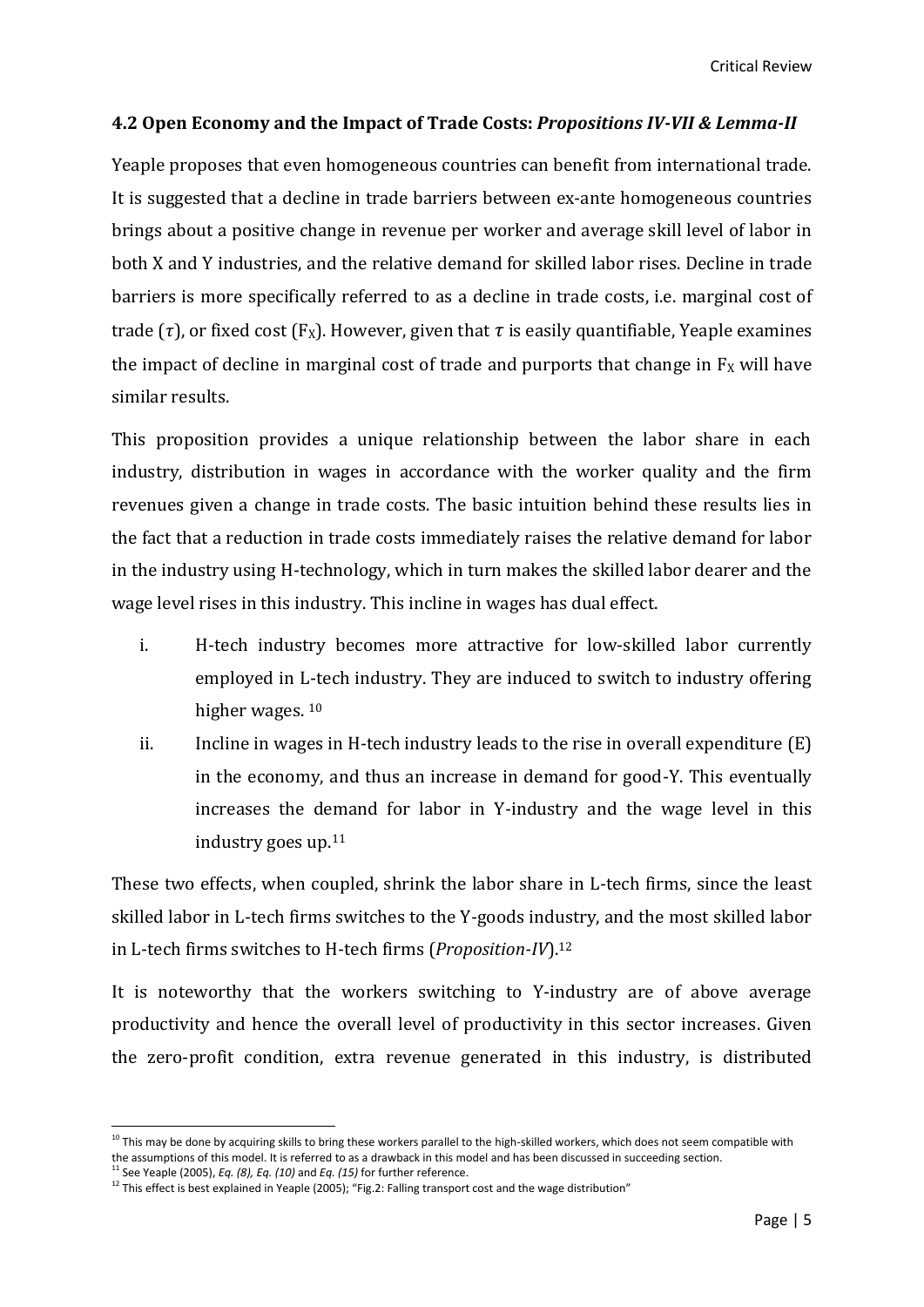amongst the workers which raises the overall revenue per worker in industry-Y (*Proposition-V*).

One the other hand, the least skilled workers in X-industry have moved out of the industry, and some of the moderate skilled workers have now become more skilled. Therefore the average revenue per worker is bound to increase in both H- and L-tech factions of industry-X (Proposition-VI).

The discussion above relates to the intuition of proposition-VII that suggests an increase in wage level in H-tech industry and a probable decline in wages in L-tech industry, given the decline in trade costs.

This concludes the discussion of all dynamics discussed in the paper.

#### **5. Critical Analysis and Suggested Inclusions**

i. Yeaple has by far overlooked other potential variants of firm heterogeneity and laid focus to substantiate skill and technology as the only sources of heterogeneity. However, there are many other indicators that differentiate one firm with others. One such indicator has been discussed by Caliendo and Rossi-Hansberg (2012), who establish that firm heterogeneity is linked to organization of production. By defining different tiers of management in firms, they conclude that exporting firms will increase the number of layers of management under liberalized trade.

Soren & Bernhard (2012) have discussed yet another dimension of firm heterogeneity. They maintain that technology adoption in subsequent times, (i.e. not simultaneously), makes some firms followers of other firms and thereby impact their market status.

ii. The assumption of skill being an 'innate and unobserved' ability of a worker is not compatible with this model. Increase in demand for skilled labor can only be met if low-skilled labor can be trained and transformed into highskilled. Alternatively, if skill level cannot be increased artificially, then it should be assumed that after a certain time, the technology becomes 'less convoluted', such that even low-skilled worker can use it now. However, in this case the distribution of L- and H-technology firms will become meaningless.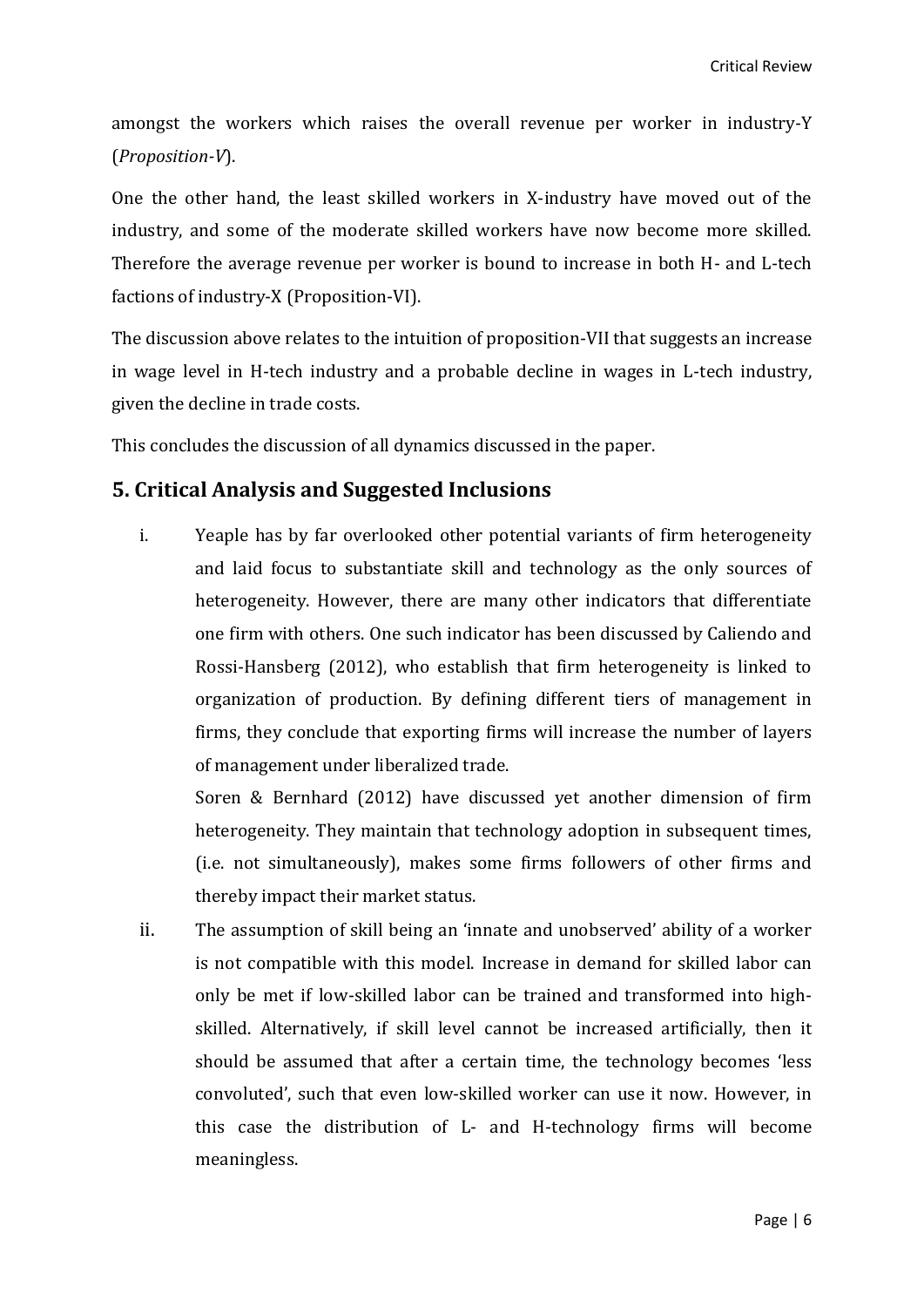- iii. Yeaple hasn't discussed the cost of achieving skill. As long as skill is considered a God-gifted ability, Yeaple's propositions stand correct, but as soon as the definition of skill is diverted to other dimensions such as training, education etc., most of the ideas in his paper might collapse, since achieving a certain skill has its costs associated with it, and not every worker has capacity to bear these costs. Given these costs, Lemma-II appears invalid, since the overall skill level in the industry will be restricted by the costs of achieving that skill.
- iv. The theory examines labor reallocations in the absence of population growth. Therefore, it is not wrong to suggest that results might become invalid in long run since the labor is bound to grow in accordance to the population growth rate, and varying growth rates for different countries may bring inconsistent implications for respective countries.
- v. Yeaple focuses only on two technologies, and misses out on the possibility of more available technologies. However, this issue has been realized and addressed by Sampson (2012) who generalizes the model presented in this paper for a continuum of production technologies. Evolution of increasing number of Research and Development (R&D) sections in firms to assess the market condition and introduce product innovation can substantially be considered as an empirical evidence of diverse technologies in real framework (Bastos & Straume, 2012)
- vi. Yeaple assumes that  $F_H > F_X > F_L$  holds in all cases. However there may be scenarios in which  $F_X$  becomes as high as to prevent even H-tech firms from international market, or becomes so low that all firms in the industry join international market. Both these cases have their own implications on competition, wages and price levels in both domestic and foreign countries.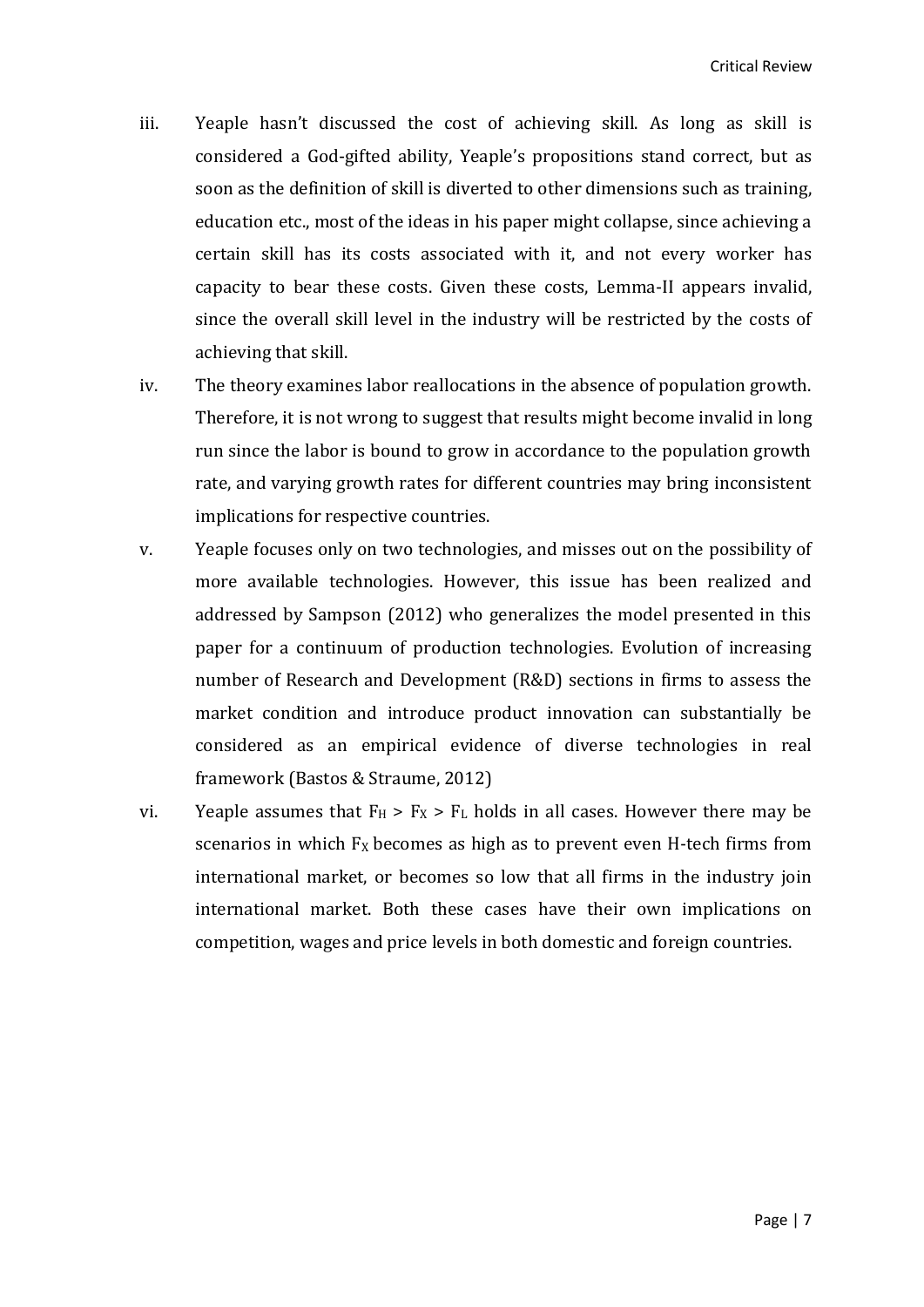### **References**

Abowd, J. M., Kramarz, F., & Margolis, D. N., (1999), "High Wage Workers and High Wage Firms", *Econometrica*, Vol. 67 (2), pp. 251-333

Akerlof, G. A., & Yellen, J. L., (1990), "The Fair Wage-Effort Hypothesis and Unemployment", *The Quarterly Journal of Economics* , Vol. 105 (2), pp. 255-283

Alvarez, R., & Lopez, R. A., (2005), "Exporting and performance: evidence from Chilean plants", *Canadian Journal of Economics*, Vol. 38(4), pp. 1384-1400

Bastos, P., & Straume, O. R., (2012), "Globalization, product differentiation, and wage inequality", *Canadian Journal of Economics*, vol. 45(3), pp. 857-878

Caliendo, L., & Rossi-Hansberg, E. (2012), "The Impact of Trade on Organization and Productivity", *The Quarterly Journal of Economics*, pp. 1393-1467

Guadalupe, M., (2007), "Product Market Competition, Returns to Skill and Wage Inequality", *Journal of Labor Economics*, vol. 25, pp. 439-474

Keane, M. P, (1991), "Individual Heterogeneity and Interindustry Wage Differentials", *Institute of Empirical Macroeconomics*, Discussion Paper 54

Melitz, M. J., (2003), "The Impact of Trade on Intra-Industry Reallocations and Aggregate Industry Productivity", *Econometrica,* Vol. 71(6), pp. 1695-1725

Samson, T., (2012), "Selection into Trade and Wage Inequality", *Centre for Economic Performance, London School of Economics*, Discussion Paper No. dp1152, Available at: <http://ideas.repec.org/p/cep/cepdps/dp1152.html> , Accessed on 04th October 2012

Shapiro, C., & Stiglitz, J., (1984), "Equilibrium unemployment as a worker discipline device", *American Economic Review*, 60, pp. 75-84

Soren, P., & Bernhard, B., (2012), "A critical judgement of the applicability of *'New New Trade Theory'* to agriculture: Structural change, productivity, and trade", Diskussionspapiere, Department für Agrarökonomie und Rurale Entwicklung, No. 1206, <http://hdl.handle.net/10419/57649>

Stiglitz, J., (1985), "Job queues and layoffs in labor markets with flexible wages", *Journal of Political Economy*, 88, pp. 256-38